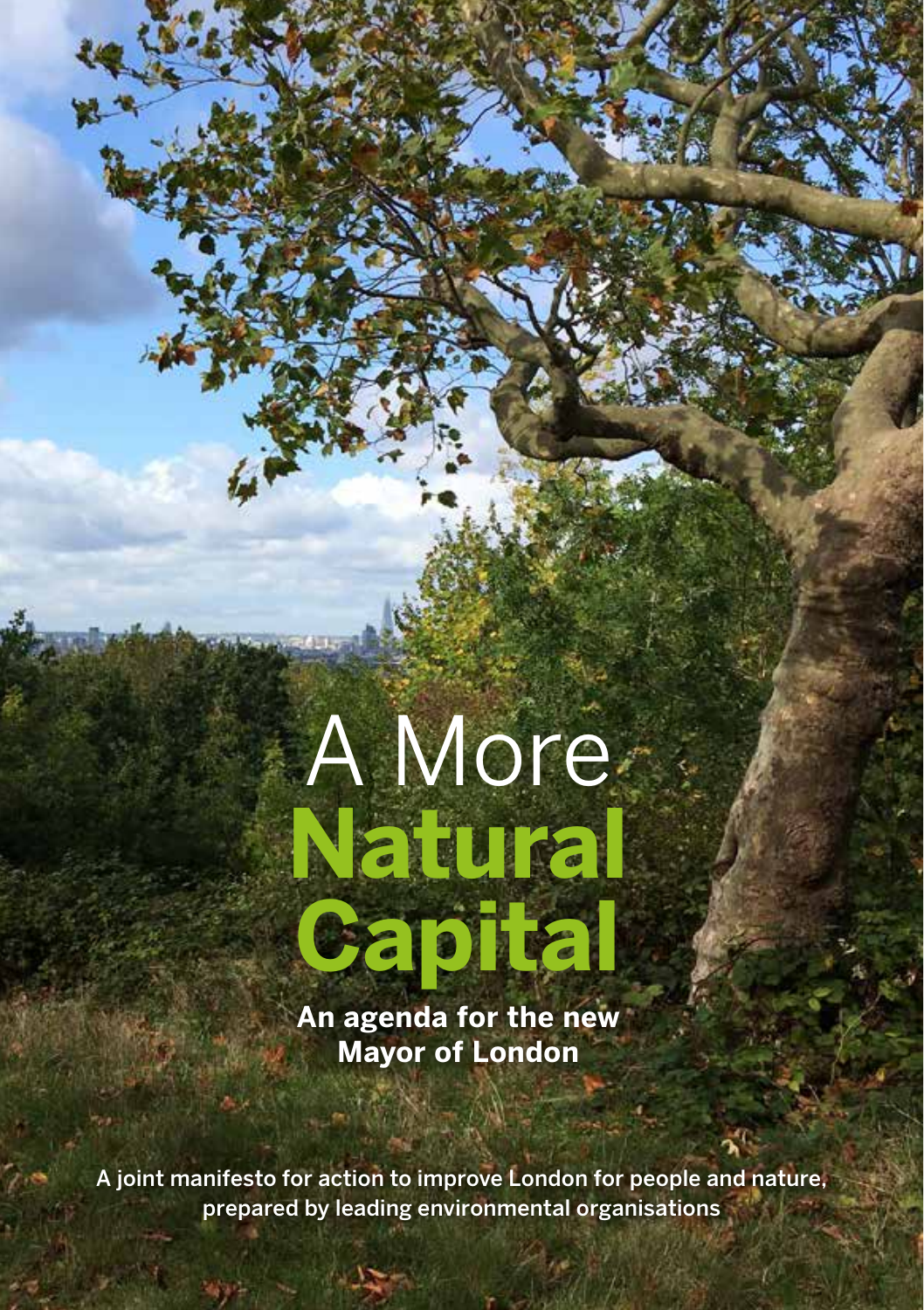

This is a joint publication on behalf of a group of environmental NGOs who share a common vision for a greener London. Individual policy proposals are not necessarily the policy of each individual group.

As well as the organisations above, this manifesto also has the support of: Amphibian and Reptile Conservation, A Rocha UK, Badger Trust, Born Free Foundation, British Mountaineering Council, Institute of Fisheries Management, Four Paws UK, London Friends of Green Spaces Network, Open Spaces Society, Tranquil City, and the Wildlife Gardening Forum.

March 2020

### London is one of the world's **greenest** cities but it could be so much **greener**.

There has been significant progress in improving the environment of our capital city over the past 20 years since the first directly elected Mayor took office. During this time Londoners have seen:

- $\bullet$  the restoration and enhancement of some significant parks and landscapes, such as Walthamstow Wetlands, Beckenham Place Park, Rainham Marshes, and Crane Park;
- $\bullet$  the introduction of the congestion charge, and Ultra Low Emission Zone with a commitment to expand it to the north and south circular roads;
- $\bullet$  the creation of over 3,000 new community food growing spaces providing access to affordable food and green spaces, as well as habitats for pollinators and other wildlife;
- $\bullet$  improvements for walkers and cyclists with low traffic neighbourhoods, strategic walking routes for leisure and more space for cycling; and
- $\bullet$  the declaration of London as the world's first National Park City with a commitment to make more than half of London physically green or blue.

These are all great achievements – but there is so much more to do if London is to lead in tackling the climate and nature emergencies, and improving public health including by getting more people walking and cycling.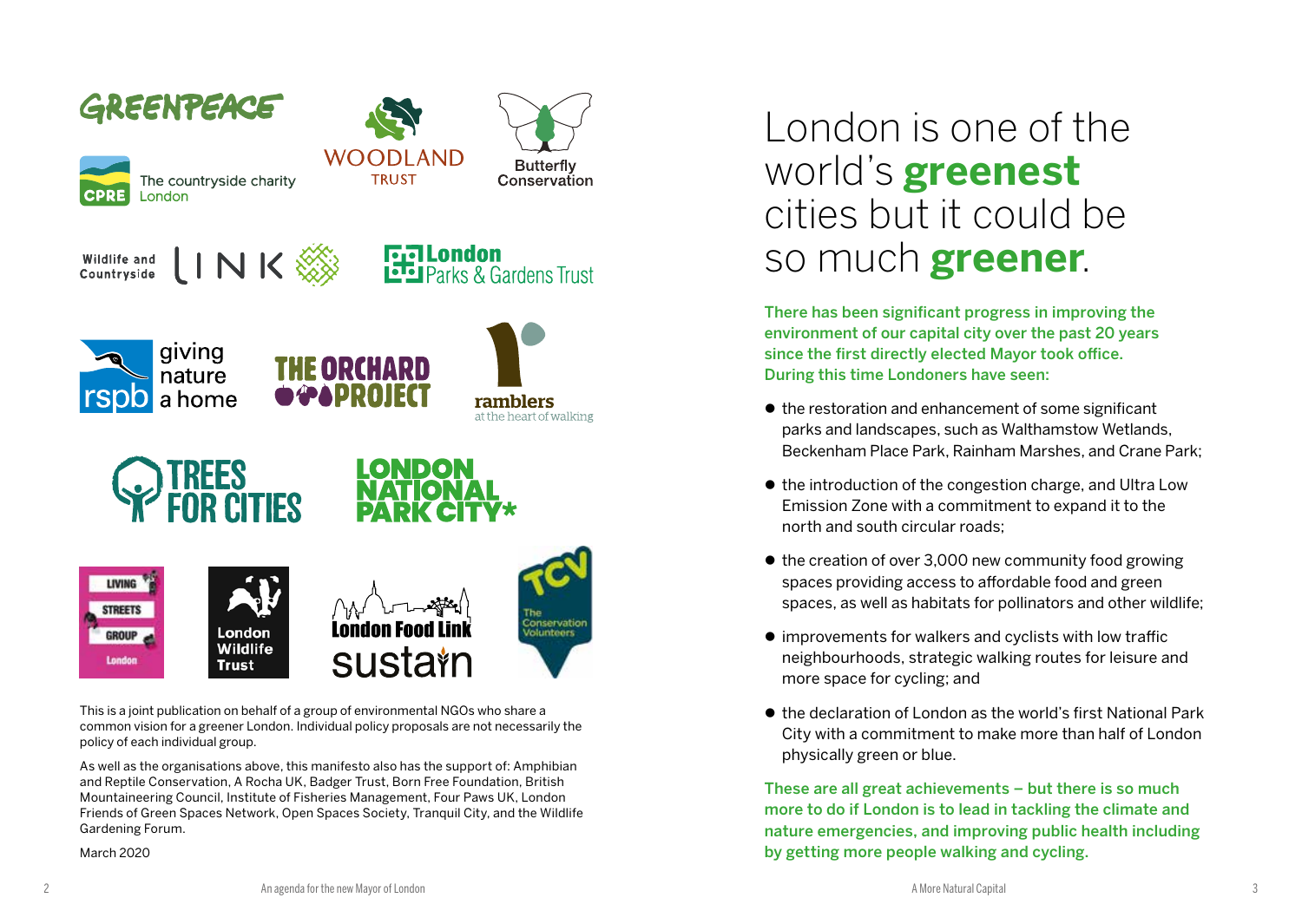

### A healthier environment for all

**London's most disadvantaged communities tend to live in the poorest environments.**  The capital's air quality is recognised as a major threat to public health. Our streets remain dominated by motor vehicles, making active travel unattractive for many.

Our rivers, canals and lakes are polluted by plastic, chemicals and sewage. Green spaces, including the Green Belt and Metropolitan Open Land, continue to be lost to development unnecessarily. The quality of many parks and open spaces has suffered from inadequate management primarily due to pressures on public funding.

Too many Londoners live in areas deficient in accessible, high quality, nature-rich green space, and less than half regularly visit green spaces. People are increasingly disconnected from nature and deprived of the benefits to their mental and physical health of being outdoors.

Access to affordable, high quality, fresh food remains too difficult for many communities. Noise and air pollution from motor vehicles and aircraft damages health and reduces enjoyment of public space.

### Climate and nature emergencies

Above all, we face climate and nature emergencies which cannot be tackled separately. London has a leading role to play in providing solutions which reduce carbon emissions, help the city adapt to the changing climate, and reverse the decline in biodiversity. We also need to reduce London's environmental impact beyond its immediate footprint, including in relation to food consumption. To act effectively, it is vital that we have robust environmental evidence to inform decisions and monitor change.

### People want action!

Growing public support for the environment indicates this is an increasingly important issue for voters. Each organisation involved in developing this manifesto has its own distinct agenda, but as charities and voluntary organisations with a broad mandate and support from, and engagement with, hundreds of thousands of Londoners, we have collectively identified the following priorities for the next Mayor of London.

**There are four broad areas in which want to see action to:** 

- $\bullet$  **reduce pollution and waste**
- $\bullet$  **secure nature's recovery**
- $\bullet$  **increase resilience to climate change**
- $\bullet$  **improve health and wellbeing**

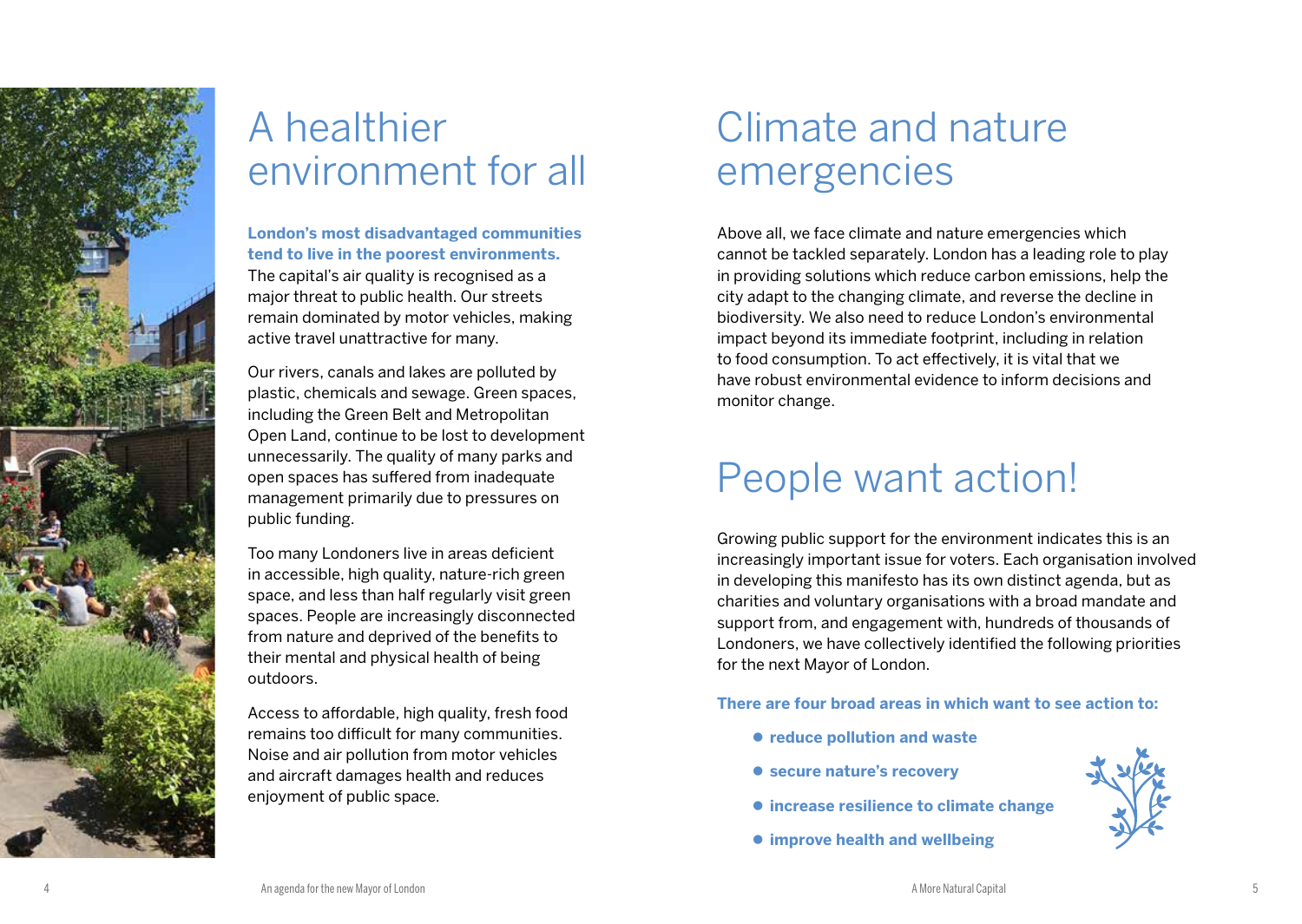### Reduce pollution and waste



#### **We need tougher action to tackle all forms of**

**pollution, reduce wasteful use of land,** and secure major improvements in the reduction, reuse and recycling of waste. While there have been encouraging moves to improve air quality by promoting active and sustainable travel – walking, cycling and public transport – waste reduction and recycling rates remain generally poor. We are also failing significantly to reduce water, noise and light pollution. We need a step change in ambition to match the scale of the challenge.



- **Fund the creation of 100 new low traffic. neighbourhoods** across all London Boroughs and support the 'Healthy Streets Borough Scorecard' to encourage best practice in reducing car trips and increasing walking and cycling.
- **Showcase at least 10 major development schemes** involving the GLA group to demonstrate better use of 'greyspace' – land previously devoted to car use – and other developed land not of high environmental value.
- **Deliver the expanded Ultra Low Emission Zone** by October 2021 to reduce pollution while further incentivising moves to cleaner, more sustainable transport options.
- z **Support a 'Zero Waste Borough Scorecard'**  approach to waste reduction and recycling to encourage best practice and develop a plan to achieve food waste reduction targets.
- **Reduce water pollution and leakage** by working with Thames Water, Boroughs and the Environment Agency to rectify pipe failures and misconnections, and coordinate action to reduce road run-off.
- **Develop best practice guidance for lighting design in London** to reduce light pollution, and to safeguard and extend dark sky areas.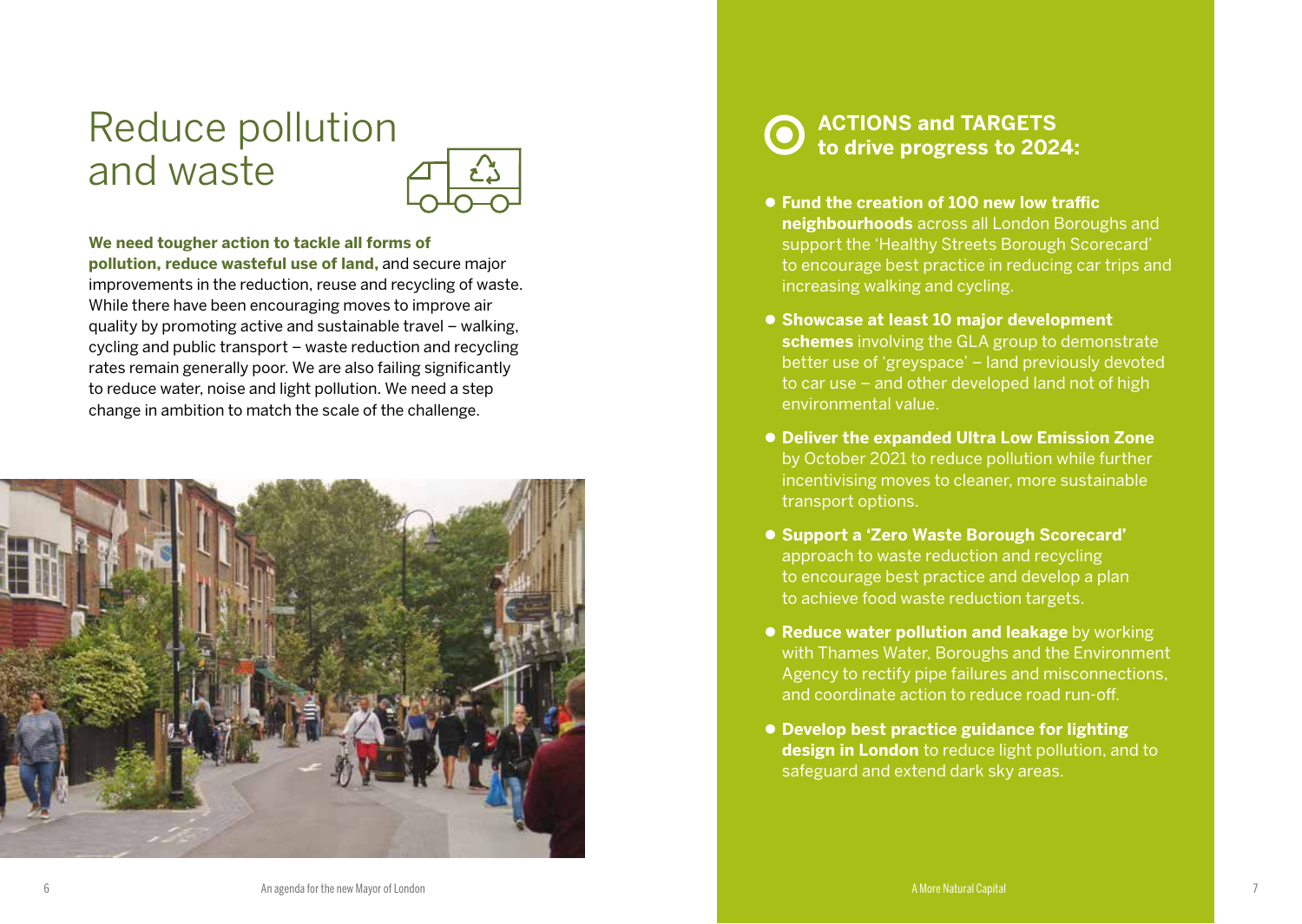### Secure nature's recovery



#### **We face a nature emergency with over 2,000 species at**

**risk of extinction in the UK,** and serious loss and degradation of natural habitats. We have been pleased to see adoption of the National Park City, Tree and Park Charters, and an intention to strengthen protection of and enhance London's 1,600 wildlife sites and the Green Belt. But we need more ambition to work with local communities and others to secure nature-rich green and blue spaces by restoring wildlife populations and natural habitats, protecting soil, reducing pesticide use, supporting sustainable food production, and ensuring all new development is in harmony with nature.



- **Develop a 'nature recovery network'** with targets to restore and enhance species and wildlife habitats, including requiring new development to deliver net biodiversity gain, and enabling more multi-functional land use such as community farms and large-scale rewilding in the Green Belt.
- Oppose all development proposals that would result **in the loss of Green Belt** or Metropolitan Open Land, or high-quality farmland or land with the potential to be used for nature-friendly farming.
- Fund and support the maintenance of 150 new community **orchards** and increase the area of land used for nature-friendly farming and community food growing.
- z **Endorse the Parks Charter and develop a green space improvement programme** to increase the number of parks receiving a Green Flag Award.
- **Create 10 new district parks** to reduce deficiency in access to green space and fund borough partnerships to coordinate delivery of green space networks across 3 new 'regional park' areas such as the Wandle Valley, Brent River Park, and a Quaggy River Park.
- **Oppose development that would damage ancient woodlands** and veteran trees, reduce the heritage significance of designed landscapes, or result in unacceptable loss of sunlight.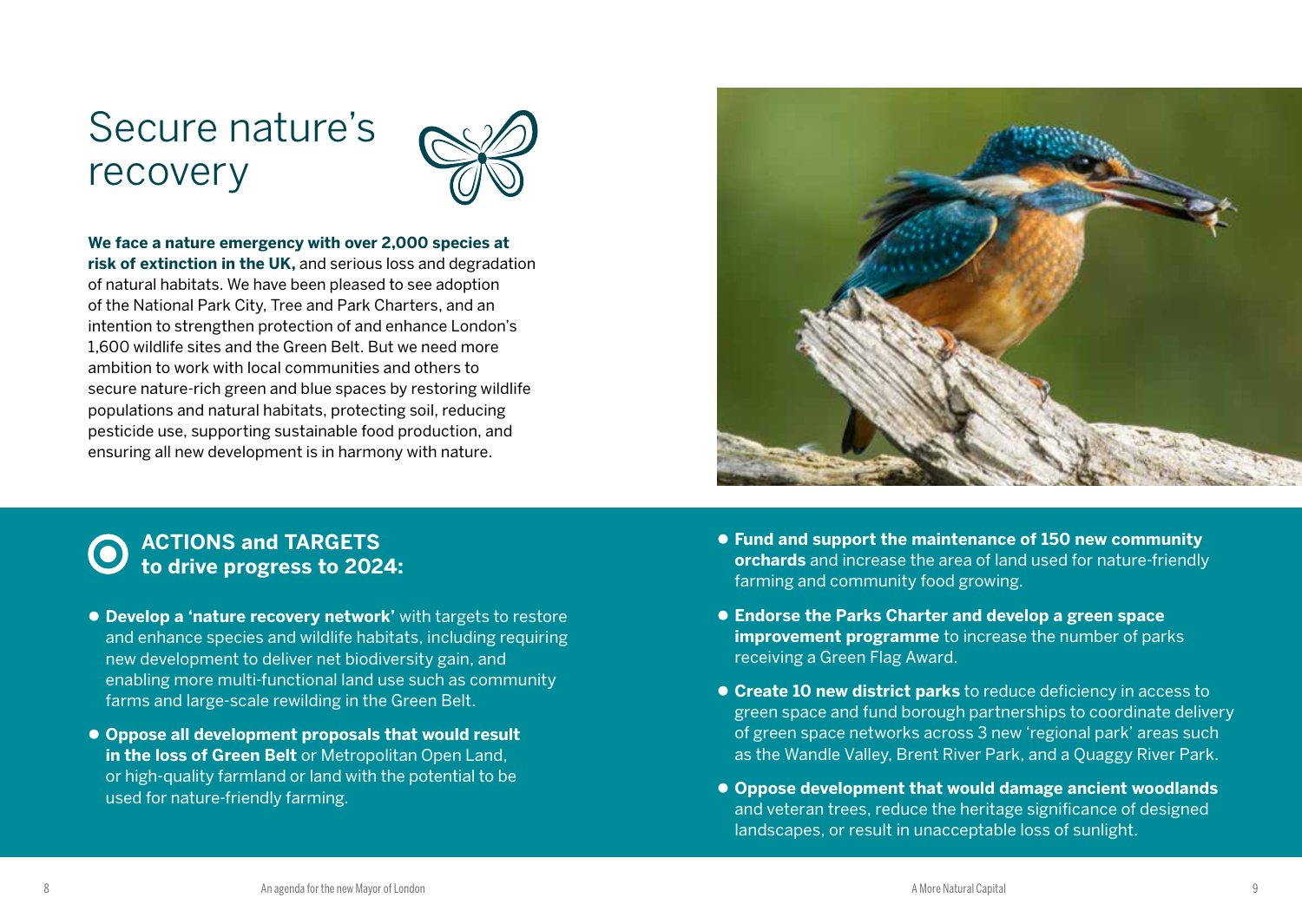### Mitigate and increase resilience to climate change





#### **The climate emergency demands that we accelerate action to achieve net zero carbon emissions** as soon as possible.

This presents a major challenge and needs to involve public, private, and community sectors.

It requires commitments to deliver a significant reduction in emissions from transport and buildings, a major increase in renewable energy capacity, and a range of naturebased solutions.

This should include increasing tree cover in suitable locations outside designed landscapes to reduce urban heat stress, and wider use of sustainable drainage schemes to cope with heavy rainfall and reduce surface water flooding.

- Form a London Climate Emergency Alliance to help develop and adopt an ambitious, detailed, timetabled and costed plan to deliver net zero by 2030 or sooner.
- Commit to a zero-carbon transport sector **by 2030** through a presumption against new roads as a solution to travel challenges, including electrification of buses and taxis, opposing the expansion of Heathrow and London City airports, creating zero-carbon delivery zones, and abandoning the proposed Silvertown Tunnel.
- **Develop an action plan to deliver 1GW of solar power** in London area by 2030 through planning policy, support for community projects, loan finance, and convening commercial players.
- $\bullet$  **Incorporate sustainable drainage and 'de-paving' into all major development** by the GLA group and promote sustainable drainage solutions for all new development.
- **Increase tree canopy cover** sensitively and sustainably by at least 20% by 2050, including through large scale woodland creation in the Green Belt and 100 new street tree schemes.
- z **Lobby Government to ensure all new homes are built to zero carbon standards** and fund an ambitious programme to retrofit existing housing.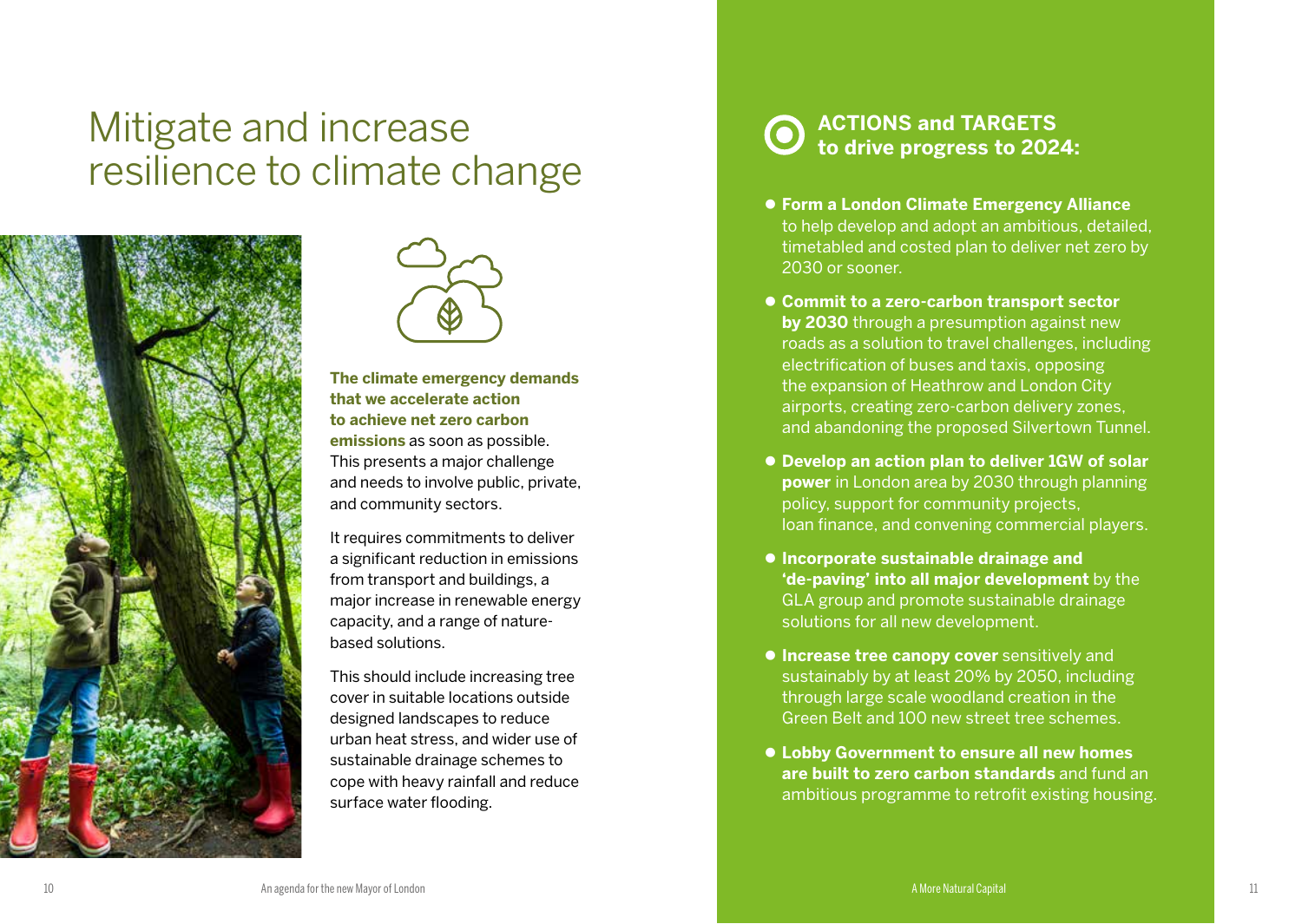### Improve health and wellbeing



#### **Action to address the climate and nature emergencies should complement measures to improve public health.**

Reducing air and noise pollution will also deliver significant health benefits. We need to enable greener lifestyles by promoting active travel – walking and cycling, improving access to high quality, nature-rich green and blue space, as well as fresh, healthy, local food, and giving more support for community, especially children's, involvement with the use and care of green space.



- **Establish a London-wide 'green living'** social prescribing programme to connect people with local green and blue spaces.
- **Fund the creation of 100 'tranquil areas' in existing green** spaces for rest and relaxation, including by landscape enhancement schemes and removing through-traffic from parks.
- **Implement the Central London Walking Network** to secure attractive, safe, low pollution streets connecting iconic destinations and public spaces.
- **Develop a strategic plan to expand the Walk London network** with at least six new, high quality green walking routes that link green spaces and bring nature closer to people.
- **Support the preparation of Good Food Retail Plans** in every Borough and implement food procurement policies to improve access to fresh food and champion healthier, plant-based diets and less low welfare meat consumption.
- **Double the funding currently available through the Greener City Fund** for community green space projects, with a specific programme for schools to connect children with nature, and review other funding steams to ensure they deliver beneficial climate, nature and health outcomes.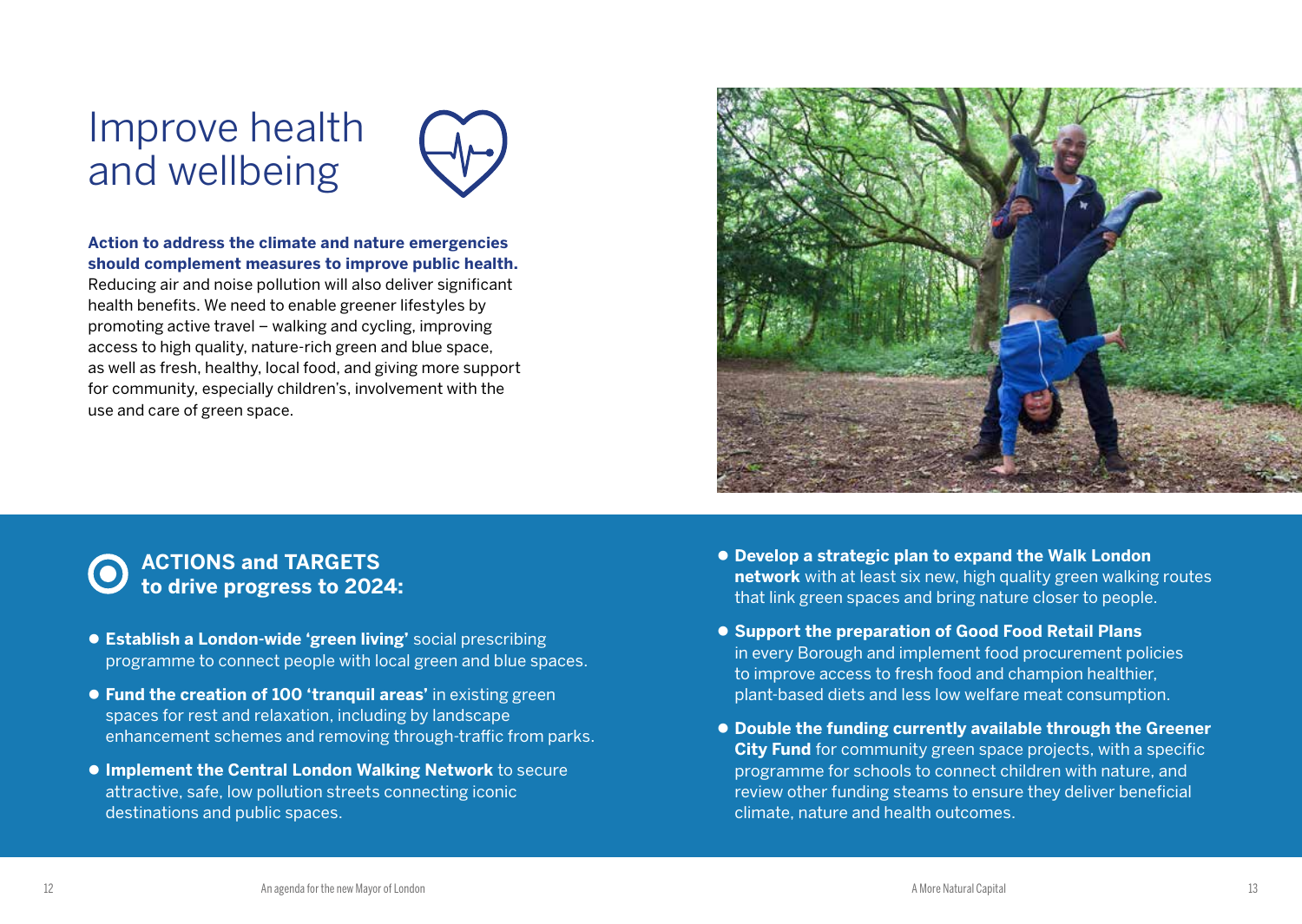## Working together Get involved

**We are ready to work with the new Mayor to develop ambitious programmes of action** in each of these areas. This would go a long way towards delivering the change that is needed for London's existing population and so that future generations can inherit a healthier, greener, fairer and more liveable London.







**We believe this agenda sets out a powerful and positive vision for a greener, healthier and more resilient London.** It's a vision we are committed to see translated into action. And we need your help to make it happen.

**Here are three ways you can take action:**

- **1. ASK your candidates for Mayor of London and the London Assembly to support our policy proposals.**
- **2. SHARE this agenda with your friends and family and ask them to support it too.**
- **3. JOIN one or more of our organisations and help us continue to campaign to make London the Natural Capital.**

#### **Image credits**

Front cover: View from One Tree Hill by Neil Sinden. Page 4: Inner City Garden by Neil Sinden. Page 6: Waltham Forest Mini Holland by Living Streets. Pages 9, 10, 13: all by Woodland Trust. Page 14: Trees for Cities planting day, by Luca Radek. Trees for Cities Edible Playground at Snaresbrook Primary School. Canal Litter by Neil Sinden. Page 15: Thames 'green clean' litterpick by CPRE. Back cover: Walthamstow Wetlands by Neil Sinden.

#### **Icon credits**

Page 5: Leaves by Brand Mania. Page 7: Lorry by SBTS. Page 8: Butterfly Sketch by ProSymbols. Page 10: Ecology by Made. Page 12: Fitness by Rediffusion. All via The Noun Project.

Lead author: Neil Sinden, CPRE London. Design by Fran J Bath.